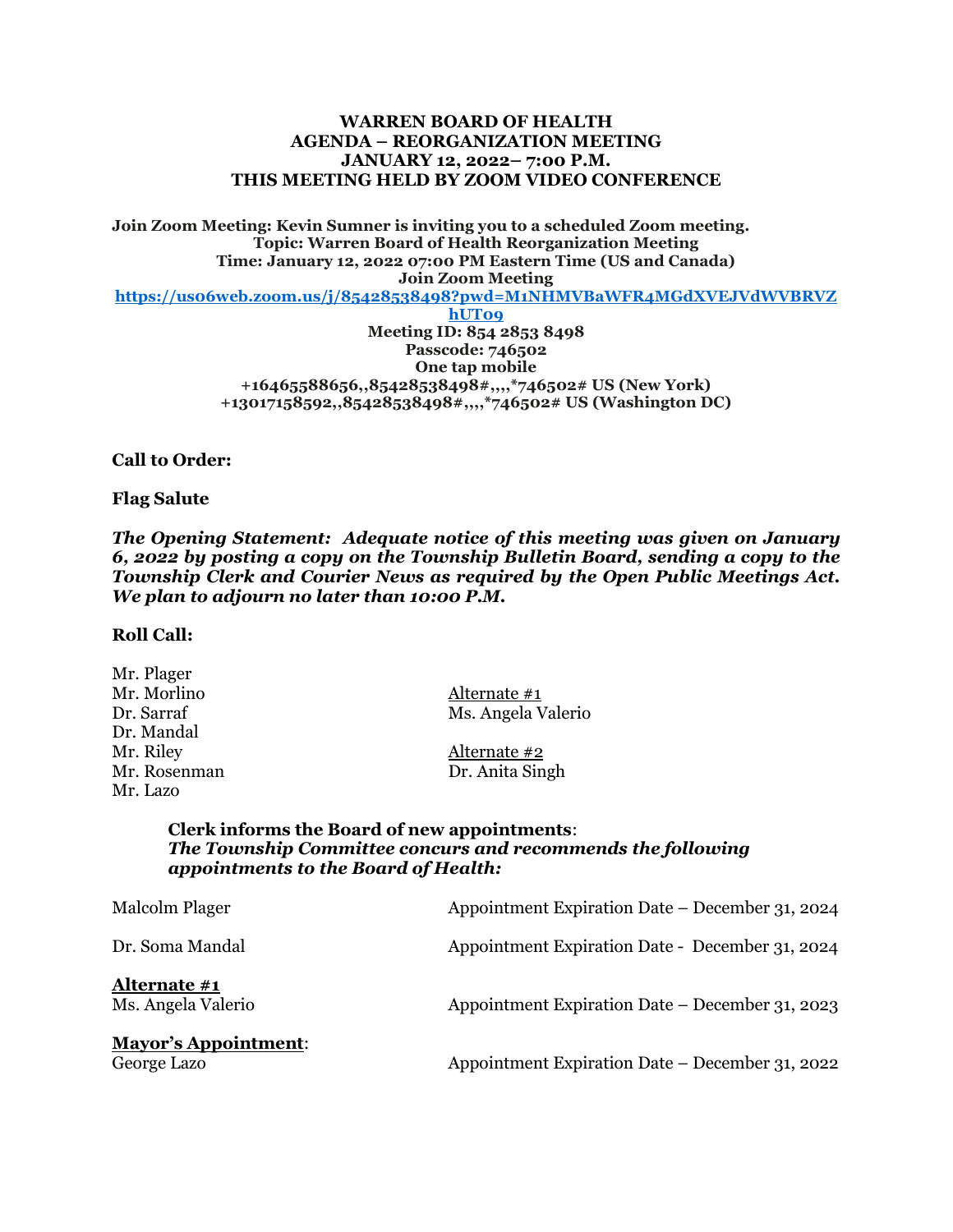Warren Township Board of Health January 12, 2022 – Reorganizational Meeting Page 2

## **Order of Business for Organizational Meeting:**

- 1. Election of Officers
- 2. Resolution concerning Authorizing Use of Consent Agenda at Warren Township Board of Health Meetings
- 3. Consent Agenda
- 4. Schedule of Meetings
- 5. Resolution concerning Appointments for Middle-Brook Regional Health Commission Representatives and Alternates.
- 6. Resolution concerning Rules of Order
- 7. Resolutions for Approved Applications from Prior Cases<br>8. New Business
- New Business
- 9. Old Business
- 10. Privilege of the Floor
- 11. Minutes
- 12. Correspondence
- 13. Middle-Brook Regional Health Commission Report
- 14. Reports of Employees
- 15. Financial Reports
- 16. Adjournment

### **Election of Officers**

Election of President

Election of Vice-President:

Election of Secretary/Treasurer:

## **Resolution 2022-1 Authorizing Use of Consent Agenda at Warren Township Board of Health Meetings**

#### **Consent Agenda**

Resolutions No. 2022-2 through 2022-8 were submitted to the Board of Health for review and may be adopted by one motion. These resolutions are listed on the agenda for review and a complete copy made available in the Warren Township Board of Health.

Resolution 2022-2 – Health Officer

Resolution 2022-3 - Appointment of Employees

Resolution 2022-4 – Business and Correspondence

Resolution 2022-5 – Reaffirming Membership in the Middle-Brook Regional Health Commission for Public Health Services

Resolution 2022-6 – Schedule of Meetings